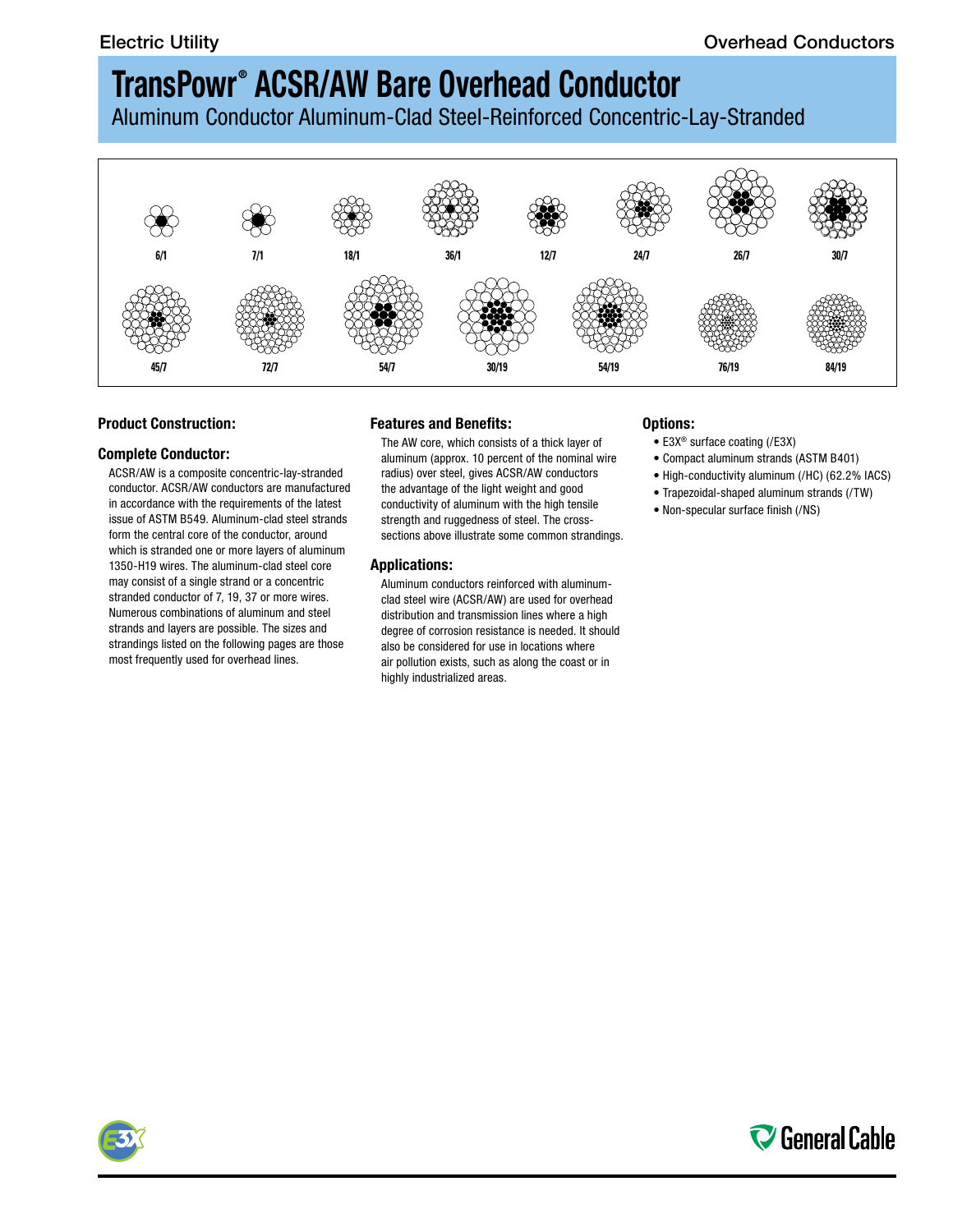Aluminum Conductor Aluminum-Clad Steel-Reinforced Concentric-Lay-Stranded

| ACSR/AW, ALUMINUM CONDUCTOR, ALUMINUM-CLAD, STEEL-REINFORCED, CONCENTRIC-LAY-STRANDED<br>(MECHANICAL PROPERTIES) |                                    |                        |                                       |                                           |                  |                |                 |                           |                |                  |                   |                                     |
|------------------------------------------------------------------------------------------------------------------|------------------------------------|------------------------|---------------------------------------|-------------------------------------------|------------------|----------------|-----------------|---------------------------|----------------|------------------|-------------------|-------------------------------------|
|                                                                                                                  |                                    |                        | <b>STRANDING NO.</b><br>X DIA. INCHES | <b>CROSS-SECTION</b><br><b>SQ. INCHES</b> |                  |                |                 | APPROX. WEIGHT LB/KFT (2) |                |                  | PERCENT BY WEIGHT |                                     |
| <b>CODE WORD (1)</b>                                                                                             | <b>SIZE AWG</b><br><b>OR kcmil</b> | AL.                    | <b>STEEL</b>                          | <b>TOTAL</b>                              | AL.              | 0.D. IN        | <b>TOTAL</b>    | AL.                       | <b>STEEL</b>   | AL.              | <b>STEEL</b>      | <b>RATED</b><br><b>STRENGTH LBS</b> |
| Swan/AW                                                                                                          | #4                                 | 6x0.0834               | 1x0.0834                              | 0.0382                                    | 0.0328           | 0.250          | 54.5            | 38.9                      | 15.6           | 71.38%           | 28.62%            | 1780                                |
| Swanate/AW                                                                                                       | #4                                 | 7x0.0772               | 1x0.1029                              | 0.0411                                    | 0.0328           | 0.257          | 62.6            | 38.8                      | 23.8           | 62.05%           | 37.95%            | 2280                                |
| Sparrow/AW                                                                                                       | #2<br>#2                           | 6x0.1052<br>7x0.0974   | 1x0.1052<br>1x0.1299                  | 0.0608<br>0.0654                          | 0.0522<br>0.0522 | 0.316<br>0.325 | 86.8<br>99.7    | 61.9<br>61.8              | 24.8<br>37.9   | 71.38%<br>62.02% | 28.61%<br>37.98%  | 2760<br>3510                        |
| Sparate/AW<br>Robin/AW                                                                                           | #1                                 | 6x0.1181               | 1x0.1181                              | 0.0767                                    | 0.0657           | 0.354          | 109.4           | 78.1                      | 31.3           | 71.35%           | 28.61%            | 3450                                |
| Raven/AW                                                                                                         | 1/0                                | 6x0.1327               | 1x0.1327                              | 0.0968                                    | 0.0830           | 0.398          | 138.1           | 98.6                      | 39.5           | 71.37%           | 28.62%            | 4250                                |
| Quail/AW                                                                                                         | 2/0                                | 6x0.1489               | 1x0.1489                              | 0.1219                                    | 0.1045           | 0.447          | 173.8           | 124.1                     | 49.8           | 71.40%           | 28.62%            | 5130                                |
| Pigeon/AW<br>Penguin/AW                                                                                          | 3/0<br>4/0                         | 6x0.1672<br>6x0.1878   | 1x0.1672<br>1x0.1878                  | 0.1537<br>0.1939                          | 0.1317<br>0.1662 | 0.502<br>0.563 | 219.2<br>276.5  | 156.5<br>197.4            | 62.7<br>79.1   | 71.40%<br>71.39% | 28.62%<br>28.62%  | 6300<br>7690                        |
| Waxwing/AW                                                                                                       | 266.8                              | 18x0.1217              | 1x0.1217                              | 0.2210                                    | 0.2094           | 0.608          | 282.7           | 249.4                     | 33.2           | 88.22%           | 11.76%            | 6820                                |
| Spoonbill/AW                                                                                                     | 266.8                              | 22x0.1101              | 7x0.0612                              | 0.2300                                    | 0.2095           | 0.624          | 309.1           | 250.0                     | 59.1           | 80.88%           | 19.12%            | 4970                                |
| Scaup/AW                                                                                                         | 266.8                              | 24x0.1054              | 7x0.0703                              | 0.2366                                    | 0.2094           | 0.632          | 328.1           | 250.1                     | 78.0           | 76.23%           | 23.77%            | 5060                                |
| Partridge/AW<br>Junco/AW                                                                                         | 266.8<br>266.8                     | 26x0.1013<br>30x0.0943 | 7x0.0788<br>7x0.0943                  | 0.2437<br>0.2584                          | 0.2095<br>0.2095 | 0.642<br>0.660 | 348.5<br>391.2  | 250.5<br>250.8            | 98.0<br>140.3  | 71.88%<br>64.11% | 28.11%<br>35.86%  | 10800<br>13500                      |
| Ostrich/AW                                                                                                       | 300.0                              | 26x0.1074              | 7x0.0835                              | 0.2739                                    | 0.2355           | 0.680          | 391.6           | 281.6                     | 110.0          | 71.91%           | 28.09%            | 12100                               |
| Merlin/AW                                                                                                        | 336.4                              | 18x0.1367              | 1x0.1367                              | 0.2789                                    | 0.2642           | 0.684          | 356.7           | 314.7                     | 41.9           | 88.23%           | 11.75%            | 8540                                |
| Trogon/AW                                                                                                        | 336.4                              | 20x0.1297              | 7x0.0576                              | 0.2825                                    | 0.2642           | 0.692          | 367.9           | 315.5                     | 52.4           | 85.76%           | 14.23%            | 6140                                |
| Woodcock/AW<br>Widgeon/AW                                                                                        | 336.4<br>336.4                     | 22x0.1237<br>24x0.1184 | 7x0.0687<br>7x0.0789                  | 0.2903<br>0.2985                          | 0.2644<br>0.2642 | 0.701<br>0.710 | 390.1<br>413.9  | 315.6<br>315.7            | 74.5<br>98.2   | 80.90%<br>76.27% | 19.09%<br>23.73%  | 6150<br>12000                       |
| Linnet/AW                                                                                                        | 336.4                              | 26x0.1137              | 7x0.0884                              | 0.3070                                    | 0.2640           | 0.720          | 438.9           | 315.6                     | 123.3          | 71.91%           | 28.09%            | 13500                               |
| Oriole/AW                                                                                                        | 336.4                              | 30x0.1059              | 7x0.1059                              | 0.3259                                    | 0.2642           | 0.741          | 493.3           | 316.3                     | 177.0          | 64.12%           | 35.88%            | 16700                               |
| Chickadee/AW                                                                                                     | 397.5                              | 18x0.1486              | 1x0.1486                              | 0.3295                                    | 0.3122           | 0.743          | 421.5           | 371.9                     | 49.6           | 88.23%           | 11.76%            | 9780                                |
| Ptarmigan/AW<br>Stork/AW                                                                                         | 397.5<br>397.5                     | 20x0.1410<br>22x0.1344 | 7x0.0627<br>7x0.0747                  | 0.3339<br>0.3428                          | 0.3123<br>0.3121 | 0.752<br>0.762 | 434.9<br>460.6  | 372.9<br>372.6            | 62.0<br>88.0   | 85.74%<br>80.89% | 14.26%<br>19.12%  | 7120<br>7260                        |
| Brant/AW                                                                                                         | 397.5                              | 24x0.1287              | 7x0.0858                              | 0.3527                                    | 0.3122           | 0.772          | 489.1           | 373.0                     | 116.2          | 76.26%           | 23.76%            | 14100                               |
| lbis/AW                                                                                                          | 397.5                              | 26x0.1236              | 7x0.0961                              | 0.3627                                    | 0.3120           | 0.783          | 518.7           | 372.9                     | 145.7          | 71.89%           | 28.09%            | 15800                               |
| Lark/AW                                                                                                          | 397.5                              | 30x0.1151              | 7x0.1151                              | 0.3850                                    | 0.3121           | 0.806          | 582.7           | 373.7                     | 209.1          | 64.13%           | 35.88%            | 19600                               |
| Pelican/AW<br>Tailorbird/AW                                                                                      | 477.0<br>477.0                     | 18x0.1628<br>20x0.1544 | 1x0.1628<br>7x0.0686                  | 0.3955<br>0.4003                          | 0.3747<br>0.3745 | 0.814<br>0.823 | 505.9<br>521.4  | 446.4<br>447.1            | 59.5<br>74.3   | 88.24%<br>85.75% | 11.76%<br>14.24%  | 11500<br>8360                       |
| Toucan/AW                                                                                                        | 477.0                              | 22x0.1472              | 7x0.0818                              | 0.4112                                    | 0.3744           | 0.834          | 552.5           | 446.9                     | 105.6          | 80.89%           | 19.11%            | 14700                               |
| Flicker/AW                                                                                                       | 477.0                              | 24x0.1410              | 7x0.0940                              | 0.4233                                    | 0.3747           | 0.846          | 587.1           | 447.7                     | 139.4          | 76.26%           | 23.74%            | 16700                               |
| Hawk/AW                                                                                                          | 477.0                              | 26x0.1354              | 7x0.1053                              | 0.4353                                    | 0.3744           | 0.858          | 622.5           | 447.5                     | 175.0          | 71.89%           | 28.11%            | 18900                               |
| Hen/AW                                                                                                           | 477.0                              | 30x0.1261              | 7x0.1261                              | 0.4621                                    | 0.3747           | 0.883          | 699.4           | 448.5                     | 250.9          | 64.13%           | 35.87%            | 23400                               |
| Heron/AW<br>Osprey/AW                                                                                            | 500.0<br>556.5                     | 30x0.1291<br>18x0.1758 | 7x0.1291<br>1x0.1758                  | 0.4843<br>0.4612                          | 0.3927<br>0.4369 | 0.904<br>0.879 | 733.1<br>589.9  | 470.1<br>520.5            | 263.0<br>69.4  | 64.12%<br>88.24% | 35.88%<br>11.76%  | 24100<br>13200                      |
| Tody/AW                                                                                                          | 556.5                              | 20x0.1668              | 7x0.0741                              | 0.4672                                    | 0.4370           | 0.890          | 608.5           | 521.8                     | 86.6           | 85.75%           | 14.24%            | 9750                                |
| Sapsucker/AW                                                                                                     | 556.5                              | 22x0.159               | 7x0.0883                              | 0.4797                                    | 0.4368           | 0.901          | 644.4           | 521.4                     | 123.0          | 80.91%           | 19.09%            | 17000                               |
| Parakeet/AW                                                                                                      | 556.5                              | 24x0.1523              | 7x0.1015                              | 0.4939                                    | 0.4372           | 0.914          | 684.8           | 522.3                     | 162.6          | 76.27%           | 23.74%            | 19300                               |
| Dove/AW                                                                                                          | 556.5<br>556.5                     | 26x0.1463<br>30x0.1362 | 7x0.1138<br>7x0.1362                  | 0.5083<br>0.5391                          | 0.4371<br>0.4371 | 0.927<br>0.953 | 726.9<br>816.0  | 522.5<br>523.3            | 204.4<br>292.7 | 71.88%<br>64.13% | 28.12%<br>35.87%  | 21900<br>26800                      |
| Eagle/AW<br>Peacock/AW                                                                                           | 605.0                              | 24x0.1588              | 7x0.1059                              | 0.5370                                    | 0.4753           | 0.953          | 744.8           | 567.8                     | 177.0          | 76.24%           | 23.76%            | 21000                               |
| Squab/AW                                                                                                         | 605.0                              | 26x0.1525              | 7x0.1186                              | 0.5522                                    | 0.4749           | 0.966          | 789.7           | 567.7                     | 222.0          | 71.89%           | 28.11%            | 23600                               |
| Wood Duck/AW                                                                                                     | 605.0                              | 30x0.1420              | 7x0.1420                              | 0.5860                                    | 0.4751           | 0.994          | 887.0           | 568.8                     | 318.2          | 64.13%           | 35.87%            | 28400                               |
| Teal/AW                                                                                                          | 605.0                              | 30x0.1420              | 19x0.0852                             | 0.5834                                    | 0.4751           | 0.994          | 880.9           | 568.8                     | 312.1          | 64.57%           | 35.43%            | 28500                               |
| Swift/AW<br>Kingbird/AW                                                                                          | 636.0<br>636.0                     | 36x0.1329<br>18x0.1880 | 1x0.1329<br>1x0.1880                  | 0.5133<br>0.5274                          | 0.4994<br>0.4997 | 0.930<br>0.940 | 636.3<br>674.6  | 596.7<br>595.3            | 39.6<br>79.3   | 93.78%<br>88.24% | 6.23%<br>11.76%   | 13600<br>15000                      |
| Turacos/AW                                                                                                       | 636.0                              | 20x0.1783              | 7x0.0792                              | 0.5339                                    | 0.4994           | 0.951          | 695.2           | 596.2                     | 99.0           | 85.76%           | 14.24%            | 16900                               |
| Goldfinch/AW                                                                                                     | 636.0                              | 22x0.1700              | 7x0.0944                              | 0.5483                                    | 0.4994           | 0.963          | 736.7           | 596.1                     | 140.6          | 80.91%           | 19.09%            | 19400                               |
| Rook/AW                                                                                                          | 636.0                              | 24x0.1628              | 7x0.1085                              | 0.5643                                    | 0.4996           | 0.977          | 782.5           | 596.8                     | 185.8          | 76.27%           | 23.74%            | 22000                               |
| Grosbeak/AW<br>Scoter/AW                                                                                         | 636.0<br>636.0                     | 26x0.1564<br>30x0.1456 | 7x0.1216<br>7x0.1456                  | 0.5808<br>0.6160                          | 0.4995<br>0.4995 | 0.990<br>1.019 | 830.5<br>932.5  | 597.1<br>598.0            | 233.3<br>334.5 | 71.90%<br>64.13% | 28.09%<br>35.87%  | 24800<br>29300                      |
| Egret/AW                                                                                                         | 636.0                              | 30x0.1456              | 19x0.0874                             | 0.6135                                    | 0.4995           | 1.019          | 926.4           | 598.0                     | 328.5          | 64.55%           | 35.46%            | 29900                               |
| Flamingo/AW                                                                                                      | 666.6                              | 24x0.1667              | 7x0.1111                              | 0.5917                                    | 0.5238           | 1.000          | 820.5           | 625.7                     | 194.8          | 76.26%           | 23.74%            | 23100                               |
| Gannet/AW                                                                                                        | 666.6                              | 26x0.1601              | 7x0.1245                              | 0.6086                                    | 0.5234           | 1.014          | 870.3           | 625.7                     | 244.6          | 71.89%           | 28.11%            | 26000                               |
| Stilt/AW                                                                                                         | 715.5                              | 24x0.1727              | 7x0.1151                              | 0.6350                                    | 0.5622           | 1.036          | 880.6           | 671.6                     | 209.1          | 76.27%           | 23.75%            | 24800                               |
| Starling/AW<br>Redwing/AW                                                                                        | 715.5<br>715.5                     | 26x0.1659<br>30x0.1544 | 7x0.1290<br>19x0.0926                 | 0.6535<br>0.6897                          | 0.5620<br>0.5617 | 1.051<br>1.081 | 934.5<br>1041.0 | 671.9<br>672.4            | 262.6<br>368.7 | 71.90%<br>64.59% | 28.10%<br>35.42%  | 27500<br>33400                      |
| Coot/AW                                                                                                          | 795.0                              | 36x0.1486              | 1x0.1486                              | 0.6417                                    | 0.6244           | 1.040          | 795.5           | 746.0                     | 49.6           | 93.78%           | 6.23%             | 16600                               |
| Macaw/AW                                                                                                         | 795.0                              | 42x0.1376              | 7x0.0764                              | 0.6567                                    | 0.6246           | 1.055          | 841.2           | 749.0                     | 92.1           | 89.04%           | 10.95%            | 14200                               |
| Turbit/AW                                                                                                        | 795.0                              | 20x0.1994              | 7x0.0886                              | 0.6677                                    | 0.6246           | 1.063          | 869.6           | 745.7                     | 123.9          | 85.75%           | 14.25%            | 21200                               |
| Tern/AW<br>Puffin/AW                                                                                             | 795.0<br>795.0                     | 45x0.1329              | 7x0.0886                              | 0.6674<br>0.6857                          | 0.6242           | 1.063<br>1.077 | 872.9           | 749.0                     | 123.9          | 85.81%           | 14.19%<br>19.10%  | 21500<br>24200                      |
| Cuckoo/AW                                                                                                        | 795.0                              | 22x0.1901<br>24x0.1820 | 7x0.1056<br>7x0.1213                  | 0.7053                                    | 0.6244<br>0.6244 | 1.092          | 921.3<br>978.0  | 745.3<br>745.8            | 176.0<br>232.2 | 80.90%<br>76.26% | 23.74%            | 27500                               |
| Condor/AW                                                                                                        | 795.0                              | 54x0.1213              | 7x0.1213                              | 0.7049                                    | 0.6240           | 1.092          | 982.0           | 749.8                     | 232.2          | 76.35%           | 23.65%            | 27800                               |
| Drake/AW                                                                                                         | 795.0                              | 26x0.1749              | 7x0.1360                              | 0.7263                                    | 0.6247           | 1.108          | 1039            | 746.8                     | 291.9          | 71.88%           | 28.09%            | 30500                               |
| Mallard/AW                                                                                                       | 795.0                              | 30x0.1628              | 19x0.0977 0.7669                      |                                           | 0.6245           | 1.140          | 1158            | 747.6                     | 410.5          | 64.56%           | 35.45%            | 37100                               |

(1) Code words shown, including suffix /AW, denote ACSR with aluminum-clad steel core. See the Options section to find the appropriate code word modifier designation for alternative design options.

(2) Due to rounding, total values may be slightly greater or slightly less than the sum of the component values.

Dimensions and weights not designated minimum or maximum are nominal values and subject to manufacturing tolerances. In this context, weight means mass.



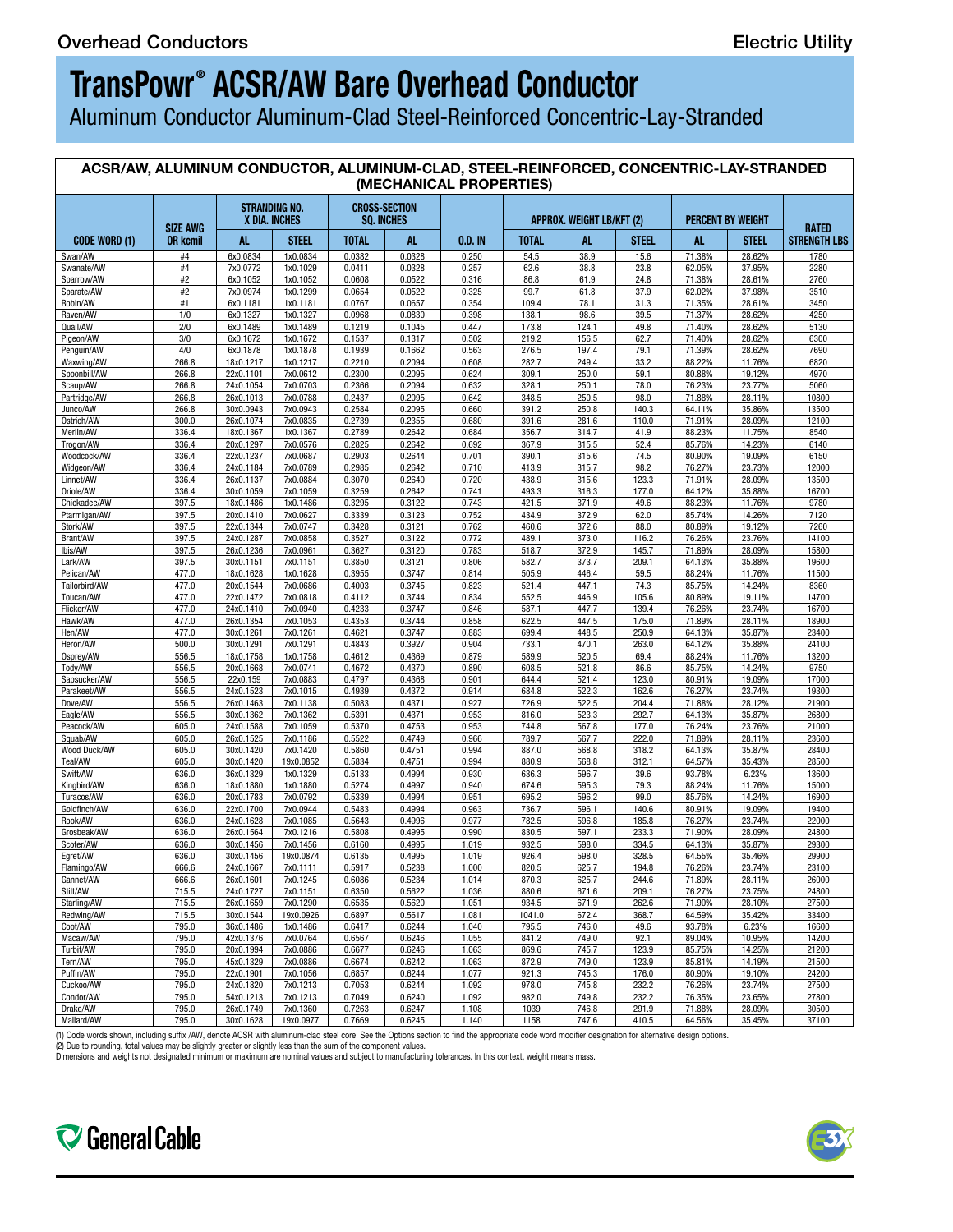Aluminum Conductor Aluminum-Clad Steel-Reinforced Concentric-Lay-Stranded

### **ACSR/AW, ALUMINUM CONDUCTOR, ALUMINUM-CLAD, STEEL-REINFORCED, CONCENTRIC-LAY-STRANDED (ELECTRICAL PROPERTIES)**

| CODE WORD (1) |
|---------------|
| Swan/AW       |
| Swanate/AW    |
| Sparrow/AW    |
| Sparate/AW    |
| Robin/AW      |
| Raven/AW      |
| Quail/AW      |
| Pigeon/AW     |
| Penguin/AW    |
| Waxwing/AW    |
| Spoonbill/AW  |
| Scaup/AW      |
| Partridge/AW  |
| Junco/AW      |
| Ostrich/AW    |
| Merlin/AW     |
| Trogon/AW     |
| Woodcock/AW   |
| Widgeon/AW    |
| Linnet/AW     |
| Oriole/AW     |
| Chickadee/AW  |
| Ptarmigan/AW  |
| Stork/AW      |
| Brant/AW      |
| Ibis/AW       |
| Lark/AW       |
| Pelican/AW    |
| Tailorbird/AW |
| Toucan/AW     |
| Flicker/AW    |
| Hawk/AW       |
| Hen/AW        |
| Heron/AW      |
| Osprey/AW     |
| Tody/AW       |
| Sapsucker/AW  |
| Parakeet/AW   |
| Dove/AW       |
| Eagle/AW      |
| Peacock/AW    |
| Squab/AW      |
| Wood Duck/AW  |
| Teal/AW       |
| Swift/AW      |
| Kingbird/AW   |
| Turacos/AW    |
| Goldfinch/AW  |
| Rook/AW       |
| Grosbeak/AW   |
| Scoter/AW     |
| Egret/AW      |
| Flamingo/AW   |
| Gannet/AW     |
| Stilt/AW      |
| Starling/AW   |
| Redwing/AW    |
| Coot/AW       |
| Macaw/AW      |
| Turbit/AW     |
| Tern/AW       |
| Puffin/AW     |
| Cuckoo/AW     |
| Condor/AW     |
| Drake/AW      |
| Mallard/AW    |
|               |

(1) Code words shown, including suffix /AW, denote ACSR with aluminum-clad steel core. See the Options section to find the appropriate code word modifier designation for alternative design options.

(3) Based on a conductivity of 61.2% (minimum lot average) IACS at 20°C for aluminum and 20.3% IACS at 20°C for the aluminum-clad steel core. AC resistance for single-layer and three-layer designs approximates the effects

conductor, 0.5 coefficient of absorptivity for a standard conductor and 0.2 for a E3X coated conductor, 30° northern latitude, sea level elevation, 90° azimuth of line (East-West), clear atmosphere, and a date and time of (resulting in 96.0 W/ft° of solar and radiated heat). Actual ampacity will differ based on local conditions. For specific ampacities, please contact your General Cable sales representative.<br>(5) Values for inductive reactan



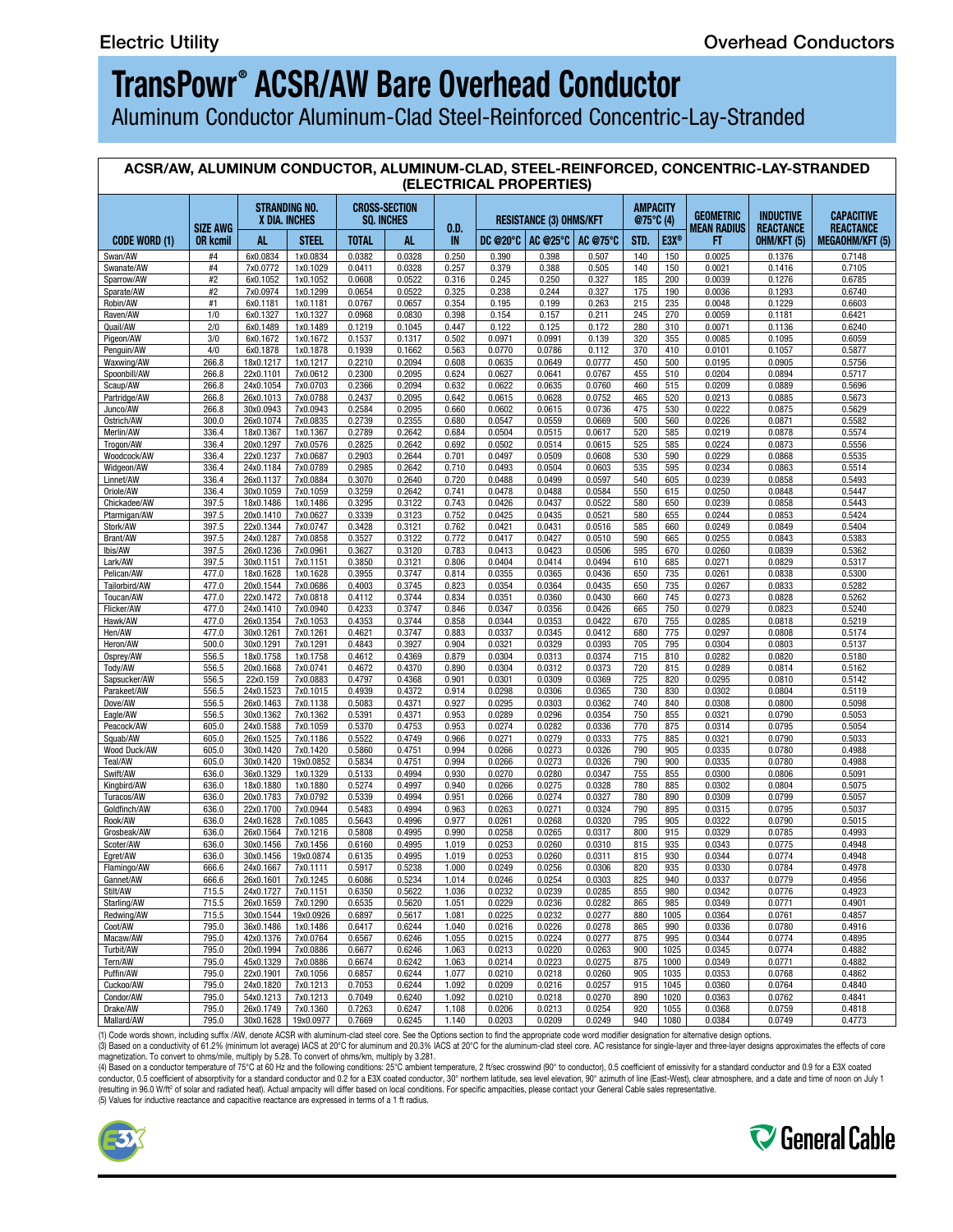Aluminum Conductor Aluminum-Clad Steel-Reinforced Concentric-Lay-Stranded

#### **ACSR/AW, ALUMINUM CONDUCTOR, ALUMINUM-CLAD, STEEL-REINFORCED, CONCENTRIC-LAY-STRANDED (MECHANICAL PROPERTIES)**

|                            |                 | STRANDING NO. X DIA. INCHES   CROSS-SECTION SO. INCHES |              |              |        |         |              |           |              | <b>APPROX. WEIGHT LB/KFT (2)</b> |                          |                     |  |  |  |  |  |
|----------------------------|-----------------|--------------------------------------------------------|--------------|--------------|--------|---------|--------------|-----------|--------------|----------------------------------|--------------------------|---------------------|--|--|--|--|--|
|                            | <b>SIZE AWG</b> |                                                        |              |              |        |         |              |           |              |                                  | <b>PERCENT BY WEIGHT</b> | RATED               |  |  |  |  |  |
| <b>CODE WORD (1)</b>       | <b>OR kcmil</b> |                                                        | <b>STEEL</b> | <b>TOTAL</b> |        | 0.D. IN | <b>TOTAL</b> | <b>AL</b> | <b>STEEL</b> |                                  | <b>STEEL</b>             | <b>STRENGTH LBS</b> |  |  |  |  |  |
| Ruddy/AW                   | 900.0           | 45x0.1414                                              | 7x0.0943     | 0.7555       | 0.7066 | 1.131   | 988.2        | 847.9     | 140.3        | 85.80%                           | 14.20%                   | 24000               |  |  |  |  |  |
| Canary/AW                  | 900.0           | 54x0.1291                                              | 7x0.1291     | 0.7985       | 0.7069 | 1.162   | 1112         | 849.4     | 263.0        | 76.38%                           | 23.65%                   | 31000               |  |  |  |  |  |
| Catbird/AW                 | 954.0           | 36x0.1628                                              | 1x0.1628     | 0.7702       | 0.7494 | 1.140   | 954.9        | 895.4     | 59.5         | 93.77%                           | 6.23%                    | 19500               |  |  |  |  |  |
| Phoenix/AW                 | 954.0           | 42x0.1507                                              | 7x0.0837     | 0.7877       | 0.7491 | 1.155   | 1009         | 898.5     | 110.5        | 89.05%                           | 10.95%                   | 22800               |  |  |  |  |  |
| Corncrake/AW               | 954.0           | 20x0.2184                                              | 7x0.0971     | 0.8011       | 0.7492 | 1.165   | 1043         | 894.6     | 148.8        | 85.77%                           | 14.27%                   | 25100               |  |  |  |  |  |
| Rail/AW                    | 954.0           | 45x0.1456                                              | 7x0.0971     | 0.8011       | 0.7492 | 1.165   | 1048         | 899.0     | 148.8        | 85.78%                           | 14.20%                   | 25400               |  |  |  |  |  |
| Towhee/AW                  | 954.0           | 48x0.1410                                              | 7x0.1097     | 0.8157       | 0.7495 | 1.175   | 1090         | 899.7     | 189.9        | 82.54%                           | 17.42%                   | 27800               |  |  |  |  |  |
| Redbird/AW                 | 954.0           | 24x0.1994                                              | 7x0.1329     | 0.8466       | 0.7495 | 1.196   | 1174         | 895.3     | 278.7        | 76.26%                           | 23.74%                   | 32600               |  |  |  |  |  |
| Cardinal/AW                | 954.0           | 54x0.1329                                              | 7x0.1329     | 0.8462       | 0.7491 | 1.196   | 1179         | 900.1     | 278.7        | 76.34%                           | 23.64%                   | 32900               |  |  |  |  |  |
| Canvasback/AW              | 954.0           | 30x0.1783                                              | 19x0.107     | 0.9199       | 0.7491 | 1.248   | 1389         | 896.7     | 492.3        | 64.56%                           | 35.44%                   | 44500               |  |  |  |  |  |
| Snowbird/AW                | 1033.5          | 42x0.1569                                              | 7x0.0872     | 0.8539       | 0.8121 | 1.203   | 1094         | 973.9     | 120.0        | 89.02%                           | 10.97%                   | 24800               |  |  |  |  |  |
| Ortolan/AW                 | 1033.5          | 45x0.1515                                              | 7x0.1010     | 0.8673       | 0.8112 | 1.212   | 1134         | 973.3     | 161.0        | 85.83%                           | 14.20%                   | 27100               |  |  |  |  |  |
| Whooper/AW                 | 1033.5          | 48x0.1467                                              | 7x0.1141     | 0.8829       | 0.8113 | 1.223   | 1179         | 974.0     | 205.4        | 82.61%                           | 17.42%                   | 30100               |  |  |  |  |  |
| Curlew/AW                  | 1033.5          | 54x0.1383                                              | 7x0.1383     | 0.9164       | 0.8112 | 1.245   | 1277         | 974.7     | 301.8        | 76.33%                           | 23.63%                   | 35100               |  |  |  |  |  |
| Avocet/AW                  | 1113.0          | 42x0.1628                                              | 7x0.0904     | 0.9192       | 0.8743 | 1.248   | 1177         | 1049      | 129.0        | 89.12%                           | 10.96%                   | 26600               |  |  |  |  |  |
|                            | 1113.0          | 45x0.1573                                              | 7x0.1049     | 0.9350       | 0.8745 | 1.259   | 1223         | 1049      | 173.6        | 85.77%                           | 14.19%                   | 29300               |  |  |  |  |  |
| Bluejay/AW<br>Bullfinch/AW | 1113.0          | 48x0.1523                                              | 7x0.1185     | 0.9516       | 0.8744 | 1.269   | 1271         | 1050      | 221.6        | 82.61%                           | 17.44%                   | 32100               |  |  |  |  |  |
|                            | 1113.0          | 54x0.1436                                              | 19x0.0862    | 0.9854       | 0.8746 | 1.293   | 1370         | 1051      | 319.5        | 76.72%                           | 23.32%                   | 37500               |  |  |  |  |  |
| Finch/AW                   | 1192.5          |                                                        |              |              |        |         |              |           |              |                                  |                          |                     |  |  |  |  |  |
| Oxbird/AW                  |                 | 42x0.1685                                              | 7x0.0936     | 0.9847       | 0.9366 | 1.292   | 1261         | 1123      | 138.2        | 89.06%                           | 10.96%                   | 28500               |  |  |  |  |  |
| Bunting/AW                 | 1192.5          | 45x0.1628                                              | 7x0.1085     | 1.0010       | 0.9367 | 1.302   | 1310         | 1124      | 185.8        | 85.80%                           | 14.18%                   | 31300               |  |  |  |  |  |
| Cormorant/AW               | 1192.5          | 48x0.1576                                              | 7x0.1226     | 1.0190       | 0.9364 | 1.313   | 1361         | 1124      | 237.2        | 82.59%                           | 17.43%                   | 34300               |  |  |  |  |  |
| Grackle/AW                 | 1192.5          | 54x0.1486                                              | 19x0.0892    | 1.0550       | 0.9365 | 1.338   | 1467         | 1125      | 342.1        | 76.69%                           | 23.32%                   | 40200               |  |  |  |  |  |
| Skylark/AW                 | 1272.0          | 36x0.1880                                              | 1x0.1880     | 1.0270       | 0.9993 | 1.316   | 1273         | 1194      | 79.3         | 93.79%                           | 6.23%                    | 25700               |  |  |  |  |  |
| Scissortail/AW             | 1272.0          | 42x0.1740                                              | 7x0.0967     | 1.0500       | 0.9987 | 1.334   | 1345         | 1198      | 147.6        | 89.07%                           | 10.97%                   | 30400               |  |  |  |  |  |
| Bittern/AW                 | 1272.0          | 45x0.1681                                              | 7x0.1121     | 1.0680       | 0.9987 | 1.345   | 1397         | 1198      | 198.3        | 85.76%                           | 14.19%                   | 33400               |  |  |  |  |  |
| Diver/AW                   | 1272.0          | 48x0.1628                                              | 7x0.1266     | 1.0870       | 0.9992 | 1.357   | 1452         | 1199      | 252.9        | 82.58%                           | 17.42%                   | 36600               |  |  |  |  |  |
| Pheasant/AW                | 1272.0          | 54x0.1535                                              | 19x0.0921    | 1.1260       | 0.9993 | 1.382   | 1566         | 1201      | 364.8        | 76.69%                           | 23.30%                   | 42400               |  |  |  |  |  |
| Ringdove/AW                | 1351.5          | 42x0.1794                                              | 7x0.0997     | 1.1160       | 1.0620 | 1.376   | 1430         | 1273      | 156.9        | 89.02%                           | 10.97%                   | 32400               |  |  |  |  |  |
| Dipper/AW                  | 1351.5          | 45x0.1733                                              | 7x0.1155     | 1.1350       | 1.0610 | 1.386   | 1484         | 1274      | 210.5        | 85.85%                           | 14.18%                   | 35500               |  |  |  |  |  |
| 1351.5/AW                  | 1351.5          | 48x0.1678                                              | 7x0.1305     | 1.1550       | 1.0610 | 1.398   | 1543         | 1274      | 268.7        | 82.57%                           | 17.41%                   | 38500               |  |  |  |  |  |
| Martin/AW                  | 1351.5          | 54x0.1582                                              | 19x0.0949    | 1.1960       | 1.0610 | 1.424   | 1663         | 1275      | 387.3        | 76.67%                           | 23.29%                   | 45100               |  |  |  |  |  |
| Popinjay/AW                | 1431.0          | 42x0.1846                                              | 7x0.1026     | 1.1820       | 1.1240 | 1.415   | 1514         | 1348      | 166.1        | 89.04%                           | 10.97%                   | 34300               |  |  |  |  |  |
| Bobolink/AW                | 1431.0          | 45x0.1783                                              | 7x0.1189     | 1.2010       | 1.1240 | 1.427   | 1571         | 1348      | 223.1        | 85.81%                           | 14.20%                   | 37600               |  |  |  |  |  |
| Wagtail/AW                 | 1431.0          | 48x0.1727                                              | 7x0.1343     | 1.2240       | 1.1240 | 1.439   | 1634         | 1350      | 284.6        | 82.62%                           | 17.42%                   | 40700               |  |  |  |  |  |
| Plover/AW                  | 1431.0          | 54x0.1628                                              | 19x0.0977    | 1.2670       | 1.1240 | 1.465   | 1761         | 1351      | 410.5        | 76.72%                           | 23.31%                   | 47700               |  |  |  |  |  |
| Nuthatch/AW                | 1510.5          | 45x0.1832                                              | 7x0.1221     | 1.2680       | 1.1860 | 1.466   | 1659         | 1423      | 235.3        | 85.77%                           | 14.18%                   | 39700               |  |  |  |  |  |
| Parrot/AW                  | 1510.5          | 54x0.1672                                              | 19x0.1003    | 1.3360       | 1.1860 | 1.505   | 1857         | 1425      | 432.6        | 76.74%                           | 23.30%                   | 50300               |  |  |  |  |  |
| Ratite/AW                  | 1590.0          | 42x0.1946                                              | 7x0.1081     | 1.3130       | 1.2490 | 1.492   | 1683         | 1498      | 184.4        | 89.01%                           | 10.96%                   | 38100               |  |  |  |  |  |
| Lapwing/AW                 | 1590.0          | 45x0.1880                                              | 7x0.1253     | 1.3350       | 1.2490 | 1.504   | 1747         | 1499      | 247.7        | 85.80%                           | 14.18%                   | 41800               |  |  |  |  |  |
| Hornbill/AW                | 1590.0          | 48x0.1820                                              | 7x0.1416     | 1.3590       | 1.2490 | 1.517   | 1815         | 1499      | 316.4        | 82.59%                           | 17.43%                   | 44700               |  |  |  |  |  |
| Falcon/AW                  | 1590.0          | 54x0.1716                                              | 19x0.1030    | 1.4070       | 1.2490 | 1.545   | 1957         | 1501      | 456.2        | 76.70%                           | 23.31%                   | 53000               |  |  |  |  |  |
| Chukar/AW                  | 1780.0          | 84x0.1456                                              | 19x0.0874    | 1.5130       | 1.3990 | 1.602   | 2014         | 1686      | 328.5        | 83.71%                           | 16.31%                   | 49400               |  |  |  |  |  |
| Seahawk/AW                 | 1869.0          | 68x0.1658                                              | 7x0.0921     | 1.5150       | 1.4680 | 1.603   | 1901         | 1768      | 133.9        | 93.00%                           | 7.04%                    | 39500               |  |  |  |  |  |
| Mockingbird/AW             | 2034.5          | 72x0.1681                                              | 7x0.1121     | 1.6670       | 1.5980 | 1.681   | 2123         | 1924      | 198.3        | 90.63%                           | 9.34%                    | 46100               |  |  |  |  |  |
| Roadrunner/AW              | 2057.5          | 76x0.1645                                              | 19x0.0768    | 1.7030       | 1.6150 | 1.700   | 2200         | 1946      | 253.6        | 88.45%                           | 11.53%                   | 34900               |  |  |  |  |  |
| Bluebird/AW                | 2156.0          | 84x0.1602                                              | 19x0.0961    | 1.8310       | 1.6930 | 1.762   | 2438         | 2041      | 397.1        | 83.72%                           | 16.29%                   | 59000               |  |  |  |  |  |
| Kiwi/AW                    | 2167.0          | 72x0.1735                                              | 7x0.1157     | 1.7760       | 1.7020 | 1.735   | 2261         | 2050      | 211.2        | 90.67%                           | 9.34%                    | 49100               |  |  |  |  |  |
|                            |                 |                                                        |              | 1.9140       |        |         |              |           |              |                                  |                          |                     |  |  |  |  |  |
| Thrasher/AW                | 2312.0          | 76x0.1744                                              | 19x0.0814    |              | 1.8160 | 1.802   | 2472         | 2187      | 284.9        | 88.47%                           | 11.53%                   | 55300               |  |  |  |  |  |
| Joree/AW                   | 2515.0          | 76x0.1819                                              | 19x0.0849    | 2.0830       | 1.9750 | 1.880   | 2689         | 2379      | 310.0        | 88.47%                           | 11.53%                   | 60200               |  |  |  |  |  |

#### **ACSR/AW, ALUMINUM CONDUCTOR, ALUMINUM-CLAD, STEEL-REINFORCED, CONCENTRIC-LAY-STRANDED, HIGH-STRENGTH-STRANDING (MECHANICAL PROPERTIES)**

|               |                            | STRANDING NO. X DIA. INCHES   CROSS-SECTION SQ. INCHES |                      |              |        |           |              | APPROX. WEIGHT LB/KFT (2) |       |        | <b>PERCENT BY WEIGHT</b> |                                     |
|---------------|----------------------------|--------------------------------------------------------|----------------------|--------------|--------|-----------|--------------|---------------------------|-------|--------|--------------------------|-------------------------------------|
| CODE WORD (1) | SIZE AW<br><b>OR kcmil</b> |                                                        | <b>STEEL</b>         | <b>TOTAI</b> |        | $0.D.$ IN | <b>TOTAL</b> | - -                       | STEE. | - 715  | <b>STEEL</b>             | <b>RATED</b><br><b>STRENGTH LBS</b> |
| Grouse/AW     | 80.0                       | 8x0.1000                                               | 1x0.1670             | 0.0847       | 0.0628 | 0.367     | 137.4        | 74.8                      | 62 6  | 54.46% | 45.55%                   | 4890                                |
| Petrel/AW     | 101.8                      | 12x0.0921                                              | 7x0.0921             | 0.1266       | 0.0799 | 0.460     | 229.4        | 95.6                      | 133.9 | 41.66% | 58.37%                   | 9910                                |
| Minorca/AW    | 110.8                      | 12x0.0961                                              | 7x0.0961             | 0.1378       | 0.0870 | 0.480     | 249.8        | 104.0                     | 145.7 | 41.63% | 58.33%                   | 10800                               |
| Leghorn/AW    | 134.6                      | 12x0.1059                                              | 7x0.1059             | 0.1674       | 0.1057 | 0.530     | 303.3        | 126.3                     |       | 41.64% | 58.36%                   | 13000                               |
| Guinea/AW     | 159.0                      | 12x0.1151                                              | 7x0.1151             | 0.1977       | 0.1249 | 0.576     | 358.3        | 149.3                     | 209.  | 41.67% | 58.36%                   | 15300                               |
| Dotterel/AW   | 176.9                      | 12x0.1214                                              | 7x0.1214             | 0.2199       | 0.1389 | 0.607     | 398.6        | 166.0                     | 232.6 | 41.65% | 58.35%                   | 16900                               |
| Dorking/AW    | 190.8                      | 12x0.1261                                              | 7x0.126 <sup>-</sup> | 0.237'       | 0.1499 | 0.630     | 430.1        | 179.1                     | 250.9 | 41.64% | 58.34%                   | 18300                               |
| Brahma/AW     | 203.2                      | 16x0.1127                                              | 19x0.097             | 0.3020       | 0.1596 | 0.714     | 602.1        | 191.6                     | 410.5 | 31.82% | 68.18%                   | 27100                               |
| Cochin/AW     | 211.3                      | 12x0.1327                                              | 7x0.1327             | 0.2628       | 0.1660 | 0.664     | 476.3        | 198.4                     | 277.9 | 41.65% | 58.35%                   | 19800                               |

(1) Code words shown, including suffix /AW, denote ACSR with aluminum-clad steel core. See the Options section to find the appropriate code word modifier designation for alternative design options.

(2) Due to rounding, total values may be slightly greater or slightly less than the sum of the component values.<br>Dimensions and weights not designated minimum or maximum are nominal values and subject to manufacturing tole